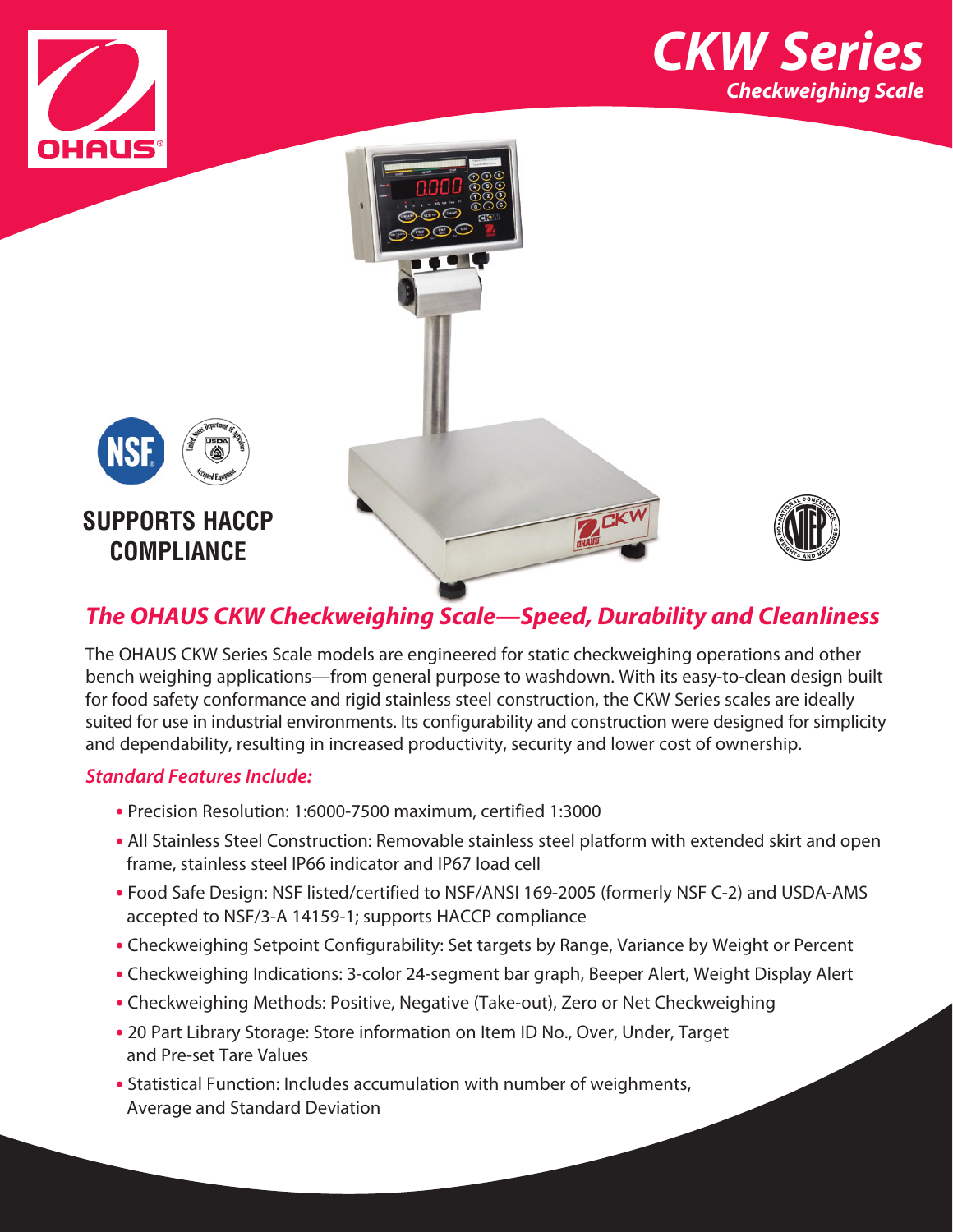# *CKW Series Checkweighing Scale*

# **Designed for fast configuration, ease of use and speedy cleaning:**

- **Precision Resolution** The CKW Checkweigher features 1:6000 or 1:7500 maximum displayed readability with display speeds of 2 seconds or under. For legal-for-trade use, the CKW Checkweigher supports 1:3,000 operation.
- **Fast Target Entry** The CKW Checkweigher features a dedicated Target key and numeric keypad, allowing fast entry of checkweighing setpoint values.
- **Checkweigh Your Way** The CKW can be configured to checkweigh to meet your operational needs:
	- **>** Positive checkweighing for portioning and pre-packing
	- **>** Negative checkweighing for portioning out of boxes and other containers
	- **>** Zero (or Net) Checkweighing for sorting and grading operations
	- **>** Target tolerances can be set as weight values or as %
	- **>** The CKW Checkweigher can be set-up to tare the weight of containers using the dedicated Tare key on the indicator, automatically using the Auto-Tare software and/or using an external input like a footswitch (also available from OHAUS).
	- **>** The CKW Checkweigher can be set-up in one or more weighing units: lb, oz, lb:oz, g, kg or % of target weight.

The CKW Checkweigher can also be set-up to alert your operators your way:

- **>** The tri-color LED bar graph can be set-up to display each of the 24 segments individually, by color block (yellow, green and red), as a continuous bar, scaled to the capacity of the target weight, or it can be turned off.
- **>** The LED weight display can also be programmed to show a checkweigh indication of "over", "under" or "accept", or it can be turned off so no weight is displayed at all.
- **>** The CKW Checkweigher has a configurable audible beeper with selectable volume.
- **>** The CKW Checkweigher can drive external devices such as light bars using the optional External Relay kit.
- **Operator Lock-Out** Once the CKW Checkweigher is configured to your needs, it can be locked so that operators cannot accidentally change targets and settings.
- **Food-Safe Design** Built from food-safe stainless steel, the CKW Checkweigher includes an IP66/NEMA4X indicator, a base with an open framework that is designed for cleaning in washdown environments. Each base has rounded corners, an external platform skirt and drain holes to prevent accumulation of matter on the frame. The CKW Checkweigher is NSF listed and USDA-AMS certified — a design that supports HACCP systems.
- **Traceability and Connectivity** The CKW Checkweigher can provide GMP/GLP data (including time, date, and scale ID) for traceability using the configurable bi-directional RS232 (included), or can be connected to systems using an optional RS485/422 interface.

## **Special Features CKW15L Dimensions** *(inches)*



**No Threads Visible** *Assures conformance to Food Safety standards and minimized contamination areas.*



**Internal Hinge Mechanism** *Easy access for option installation* 





*other CKW platform dimensions.*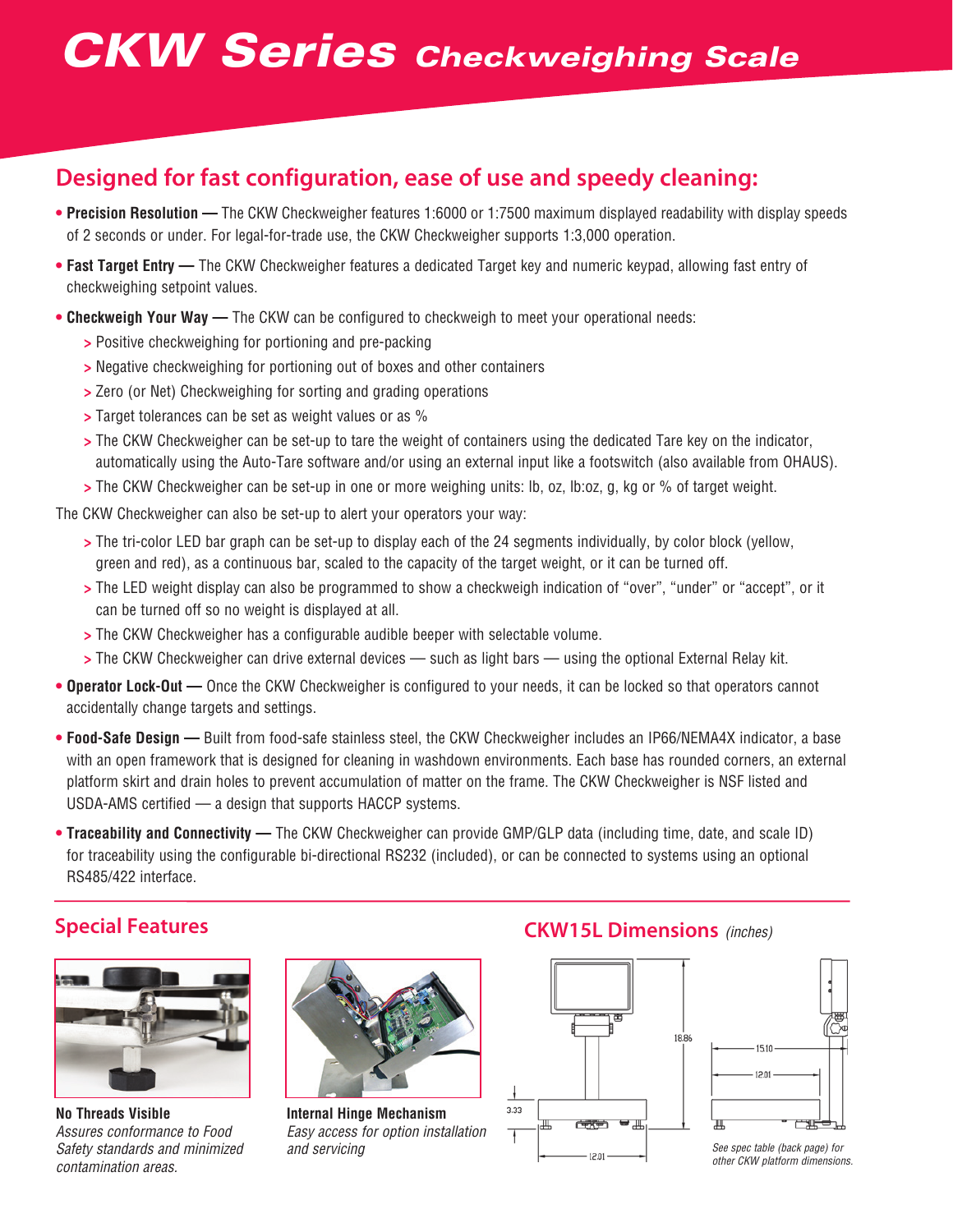### **OHAUS CKW Productivity Features**

**Bar Graph** *Configurable 3-color, 24-segment Checkweighing bar graph*

**Selectable Display Control** *Adjustable-brightness LED display; configurable to blank out, or flash within selected checkweigh conditions*

**Quick Stabilization** *Display stable weight under 2 seconds*

> **Multiple Weighing Units** *Weigh in: kg, g, lb, oz, lb:oz, %*

**Negative Value Entry** *Allows for Negative and Zero or Net checkweighing*

**Audible Alert** *Configurable volume beeper alert within selected checkweighing conditions*

> **Other Features:** *Auto-Tare, Auto-Tare on Accept, configurable data output, Accumulation with Average and Standard Deviation*

**Easy Setup** *Menu navigation callouts simplifies user setup*

**Stainless Steel Platform** *304 stainless steel platform and frame ensures durability and cleanability*

### **Added Protection**

*Extended wrap-around platform skirt minimizes entry of water and contamination into the frame; added protection* 

 $\bigcirc$   $\bigcirc$   $\bigcirc$  $\bigcirc$  5  $\bigcirc$  $O$  ② ③  $\odot$   $\odot$   $\odot$ **CISM** 

**Washdown Design**

*Stainless steel NEMA 4X / IP66 washdown enclosure*

**Internal Label Slot**

**Numeric Keypad**

**Dedicated Checkweighing Setpoint Entry Key** *Entry by Range, Weight or Percent Variance from Target*

**Function Lockouts** *Software and Hardware Lockouts to prevent tampering of settings*

**Power Supply** *100-240 VAC Universal power supply; optional rechargeable NiMH battery*

**Connectivity** *RS232, External Input; optional RS422/485, AC/DC Relay Output kits*

**Adjustable Indicator** *Maximizes viewing angle*

**Stainless Steel Column** *Hollow to minimize food traps*

> **Overload Protection** *Employs 6 down stops to ensure safe overload protection*

> > **Space-Saver**

*Compact footprint and weighing area (10x10˝ or 12x12˝) contribute to work space efficiency*

**CKW** *for the IP67 load cell* **Non-Slip Feet** 

*4 adjustable non-slip rubber feet*

**Accessories and Options**

- **• Foot Tare Switch**
- **• Rechargeable NiMH Battery Kit**
- **• Rechargeable NiMH Battery**
- **• DC Relay Kit**
- **• AC Relay Kit**
- **• RS422/485 Kit**
- **• Wall Bracket Kit**